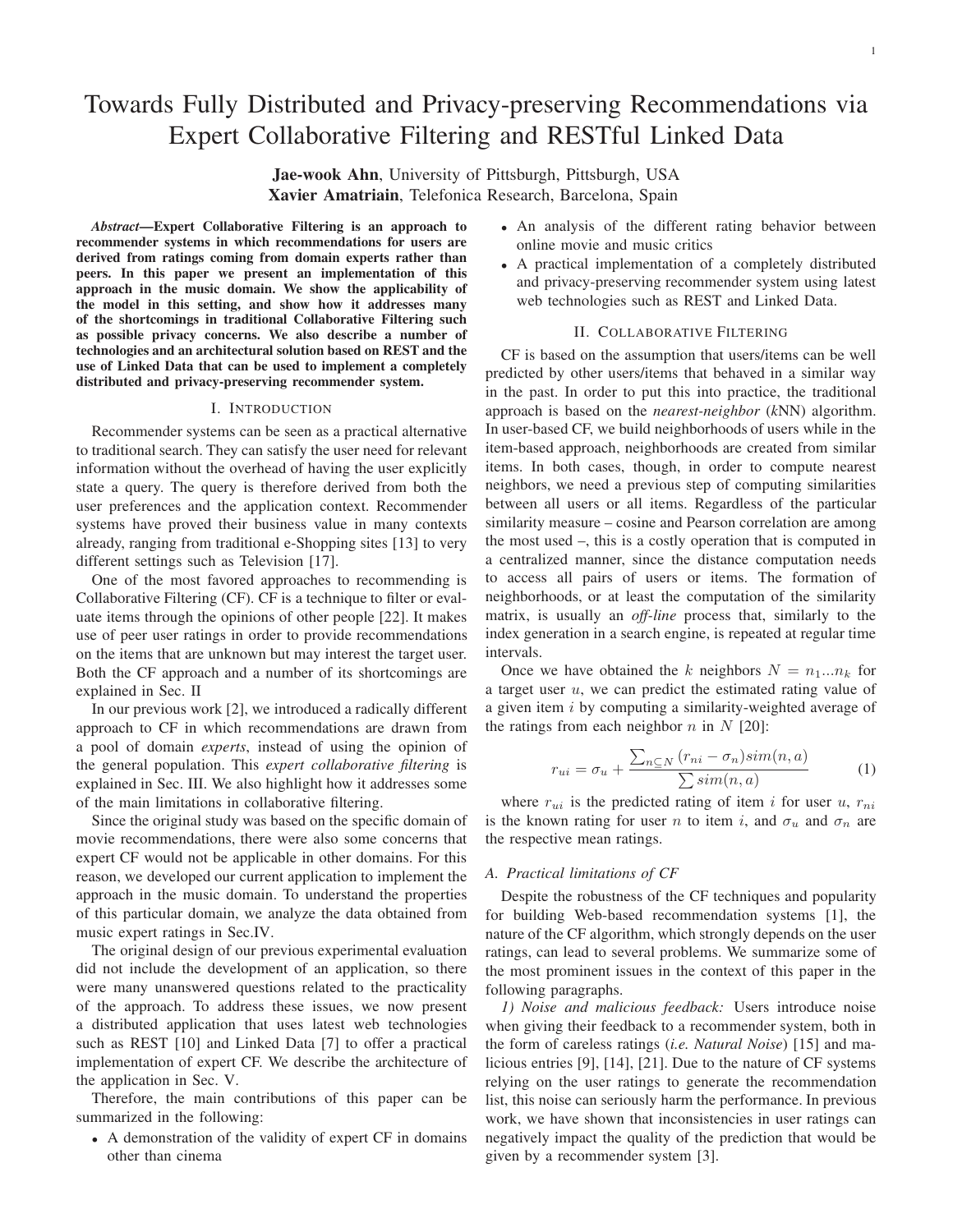

Fig. 1. Comparison of standard CF and Expert CF.

*2) Sparseness:* In a standard collaborative recommender system, the user-rating data is very sparse. Although dimensionality reduction techniques such as matrix factorization [24] can offer some help, this problem is still a source of inconsistency and error in the predictions.

*3) Cold-start:* In a CF system, new items lack rating data and can not be recommended; the same is true when a new user enters the system [12], [16]. This poses an important problem on CF recommender systems that usually need to fall back on other methods such as content-based approaches in these situations.

*4) Scalability:* Computing the similarity matrix for N users in an M-item collection is an  $O(N^2M)$  problem. This matrix needs to be updated on a regular basis, as new items and/or users enter the system. Therefore, CF based approaches typically suffer from scalability limitations. While there are several ways to address this issue – such as *k*-means clustering [25] –, scalability is still an open research problem in CF systems.

*5) Privacy Issues:* Privacy in CF recommender systems is a growing concern and still an area of research [5], [23]. Conventional CF algorithms store all user profiles in a central location to aggregate everybody's information and to construct the user-item matrices. The service provider needs to know past ratings of the target users and their peers in order to execute the algorithms. However, this can pose a serious threat to the privacy of the users, because their personal interest or preferences can be obtained from the profiles.

## III. EXPERT COLLABORATIVE FILTERING

In our previous work [2], we presented a new approach called *expert collaborative filtering* that can tackle these problems. Basically, it replaces the peer user ratings with expert ratings and implements the collaborative filtering solution using only the experts opinions.

The *expert-based* approach for CF uses expert ratings instead of the peers'. All expert ratings for a specific domain are crawled and collected. This list of ratings can be downloaded anytime to the clients and be used for completing the calculations required for CF. Figure 1 illustrates the main components in expert CF as compared to standard CF. We can summarize the approach as follows.

- (1) Crawl available expert ratings on items and build expertitem ratings matrix (*server side*).
- (2) Download expert-item ratings matrix from the server (*to client*).
- (3) Get user feedbacks and store them into local user profiles (*client*).
- (4) Compare the user profile and the matrix and calculate k-Nearest experts (*client*).
- (5) Calculate recommendation list from the ratings of the neighbor experts (*client*).

Our approach does not require the user-user similarity to be computed; instead, we build a similarity matrix between each user and the expert set. In order to predict a user's rating for a particular item, we look for the experts whose similarity to the given user is greater than  $\delta$ . Formally: given a space V of users and experts and a similarity measure  $sim: V \times V \rightarrow \mathbb{R}$ , we define a set of experts  $E = \{e_1, ..., e_k\} \subseteq V$  and a set of users  $U = \{u_1, ..., u_N\} \subseteq V$ . Given a particular user  $u \subseteq U$ and a value  $\delta$ , we find the set of experts  $E' \subseteq E$  such that:  $\forall e \subseteq E' \Rightarrow sim(u, e) \geq \delta.$ 

We also define the *confidence threshold* τ as the *minimum* number of expert neighbors who must have rated the item in order to trust their prediction. Given the set of experts  $E'$ found in the previous step and an item  $i$ , we find the subset  $E'' = e_1...e_n \subseteq E'$  such that  $\forall e \subseteq E'' \Rightarrow r_{ei} \neq \infty$ , where  $r_{ei}$ is the rating of item i by expert  $e \subseteq E'$ , and  $\circ$  is the value of the *unrated item*. If  $n < \tau$ , no prediction can be made and the user mean is returned, else a predicted rating can be computed and this is done using a simple variation of Eq. 1 where we replace neighbors  $N = n_1...n_k$  by experts  $E'' = e_1...e_n$ :

$$
r_{ui} = \sigma_u + \frac{\sum_{e \subseteq E''} (r_{ui} - \sigma_e) \text{sim}(e, a)}{\sum \text{sim}(e, a)} \tag{2}
$$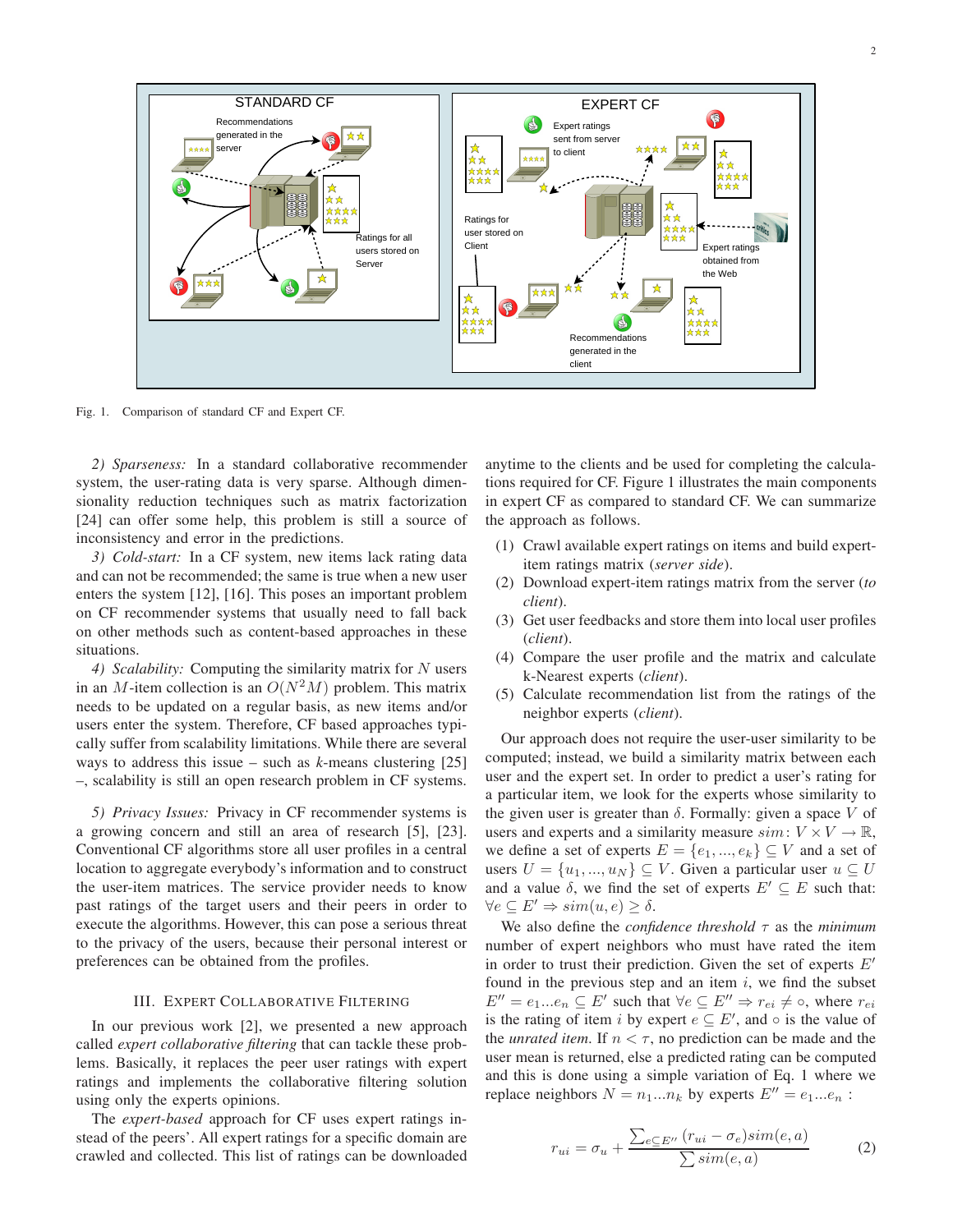

Fig. 2. Number of ratings per critic



Fig. 3. Number of ratings per album

Our approach addresses some of the traditional shortcomings reviewed in the previous section. Ratings coming from authoritative experts in a given domain are much less likely to suffer from natural noise. Therefore, and as shown in our previous work [4], we expect ratings with less natural noise to produce more accurate recommendations. As a matter of fact, in our previous study [2], we explored the quality and the prediction power of the expert-CF algorithm and found its potential as a noise-free and competitive recommendation alternative. Also, because we are using ratings only coming from a small and supervised pool of experts, we will avoid any possibility that malicious ratings are injected into our datasets.

We expect experts to have a professional incentive to rate items as soon as they appear. On the one hand, this means that, on average, they will rate many more items than a regular user therefore minimizing sparsity of the rating matrix. On the other hand, this will also help minimize the problem of the item cold-start since we expect to have ratings even before any user has access to the content.

The scalability problem stems from the great size of the user pool that need to be considered in usual CF approaches. The number of users can grow up to millions or billions depending on the size of the service subscribers. However, we can achieve quality ratings and recommendations from a relatively reduced number of raters.

## *A. Expert CF as a Privacy-preserving CF*

Although expert CF builds upon traditional CF algorithms, its dataflow is completely different, since every process except crawling the expert ratings can be done at the client side (see Fig. 1). User feedback in the form of ratings does not need to leave the local client, so user privacy is fully preserved.

Our approach guarantees complete preservation of privacy for users reporting their ratings, while still offering the advantages of CF. We can accomplish this because we draw a clear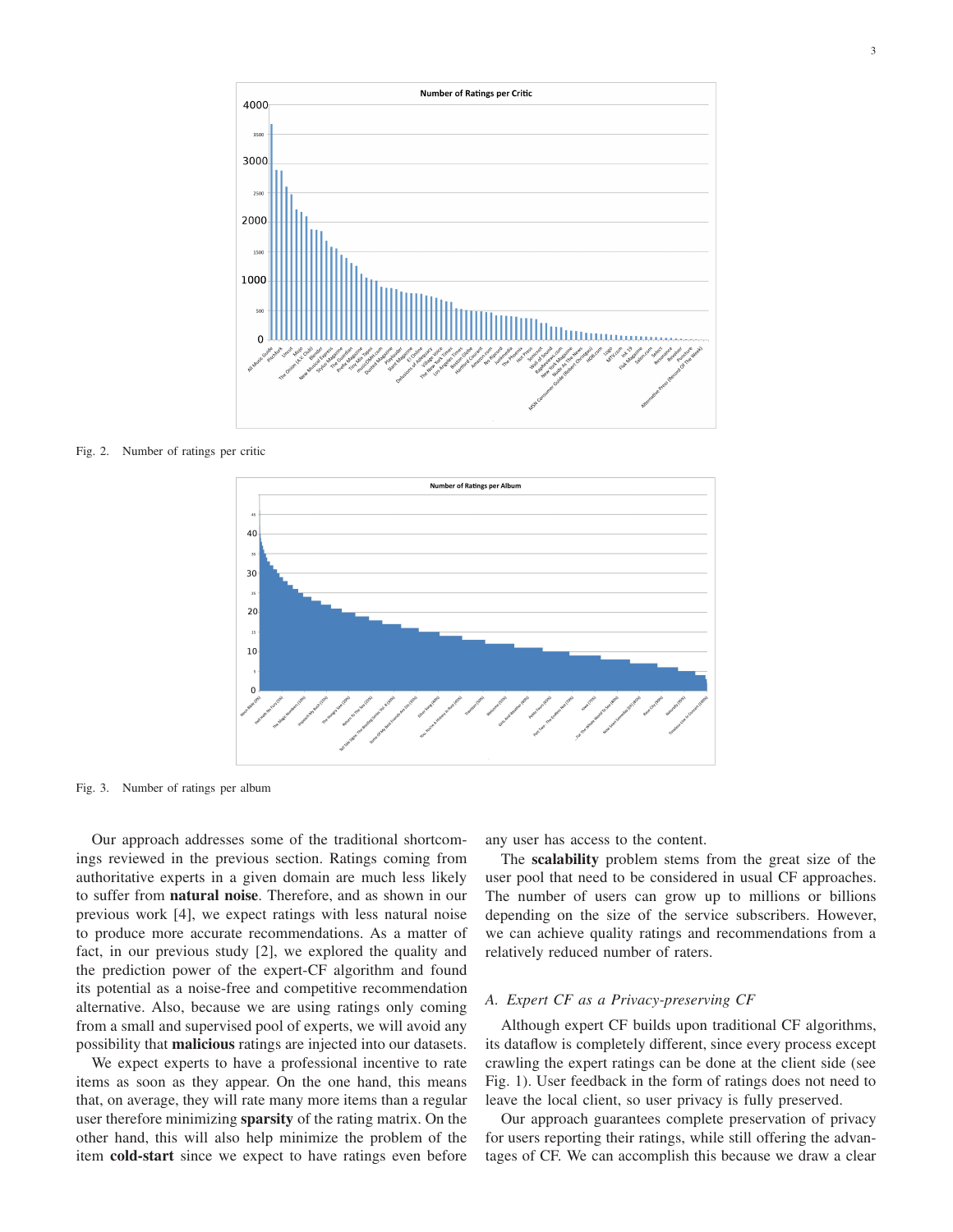TABLE I STATISTICS OF CRAWLED DATA

|     | ıms | `CS |  |
|-----|-----|-----|--|
| ınt |     | JJ  |  |

distinction between the target user and its related private profile, and the public profiles from experts that can be transmitted to all clients without worrying about privacy issues. One of the reasons we can do this in our particular implementation is because we use a reduced number of experts, and it is feasible to transmit the whole rating matrix. However, note that we could implement methods for optimizing this transmission and perform it, for instance, in an incremental manner.

Traditional approaches to CF do need to somehow share user information. Therefore, approaches to preserve privacy necessarily need to use more complex models. Canny [8], for instance, proposes a privacy-preserving protocol in which user ratings are not transmitted, but only an aggregate. This is probably the most complete approach to privacy-preservation but it still has several shortcomings – such as the fact that it is vulnerable to malicious attacks and it may affect the recommendation accuracy.

Other more "traditional" approaches to privacy preservation include using randomized perturbation to add noise to the ratings so they cannot be used in isolation to infer the user preferences [18], [26].

## IV. COLLECTING EXPERT RATINGS IN THE MUSIC DOMAIN

One of our goals for this study is to verify the expert CF approach in a different setting and domain. Because our original study focused on recommending movies, for this work we decided to extend it by applying the idea to the music domain. Expert ratings for music albums were collected from Metacritic.com<sup>1</sup>, a web site that houses reviews for various media, such as movies, DVD, TV, music, and games. This is also interesting since our previous study was using ratings from a different source – RottenTomatoes  $2 -$  so we are now also verifying our approach is not source-dependent.

Music reviews list music album metadata (album title, artist, label, genre, etc) and the ratings by music critics and plain users for each album using a 0 to 100 point scale. In order to adhere to the definition of our expert CF, we decided to only use the critics' ratings. These are mostly from specialized music magazines or Web sites (see Table III). In our previous work, we showed that filtering out critics with few ratings did not impact the recommendation accuracy. Therefore, here we also decided to remove those critics that had less than 250 ratings.

After downloading the data to a server, we stored it into a database and created the critic-item matrix which will later be exposed through a REST API (see Sec. V-A).

TABLE II AVERAGE NUMBER OF RATINGS

|                      | Per Album | Per Critic |
|----------------------|-----------|------------|
| Average rating count | 13.9      | 986.9      |
| Standard deviation   | 72        | 786.0      |
|                      |           |            |

TABLE III RATINGS DISTRIBUTION BY CRITICS

| Rank | Critic                | Ratings | Cumulative ratio |
|------|-----------------------|---------|------------------|
|      | All Music Guide       | 3.673   | 0.06             |
| 2    | PopMatters            | 2,893   | 0.10             |
| 3    | Pitchfork             | 2,879   | 0.15             |
| 4    | Q Magazine            | 2,607   | 0.19             |
| 5    | Uncut                 | 2,478   | 0.23             |
| 6    | Rolling Stone         | 2.222   | 0.26             |
| 7    | Mojo                  | 2,179   | 0.30             |
| 8    | Entertainment Weekly  | 2.104   | 0.33             |
| 9    | The Onion (A.V. Club) | 1,882   | 0.36             |
| 10   | Spin                  | 1.874   | 0.39             |
| ٠    |                       |         |                  |
|      |                       |         |                  |
| 46   | <b>CDNow</b>          | 420     | 0.90             |
| 47   | No Ripcord            | 419     | 0.91             |

#### *A. Data Analysis*

Table I shows the basic statistics of the crawled data (as of July 1st, 2009). There were 4,484 albums in the entire dataset that were originally rated by 88 critics in total. However, we kept only 63 of these critics after discarding those that had less than 250 ratings, as described above. The total number of ratings were more than 62,000. Table II, shows the average number of ratings per album and critic. Each album had 13.9 ratings and critics posted almost 1000 reviews on average. However, the large standard deviation of the critics rating count (786) suggests the distribution of the ratings should be quite uneven among critics. Figure 2 corresponds to this prospect. The graph shows a very long tail where a limited number of critics are responsible for most of the ratings. The single most frequent critic (All Music Guide) generates about 6% (3,673) of all the ratings, top 10 critics rated 39% , and less than 50 (around half of the entire group) critics rated 90% of them (Table III). If we look at the distribution of ratings per album (see Figure 3), wee see that ratings are more evenly distributed.

Figure 4 depicts the CDF (cumulative distribution function) of the mean (a) and the standard deviation (b) of ratings by album. The average rating is around 70 (out of 100). Very few albums (less than 20%) have average ratings lower than 60 and about 10% of the albums rated higher than 80 on average.

The average scores by the critics (see Fig. 5) is more evenly distributed compared to the average scores by the albums, which may be disadvantageous for filtering albums because the scores among the critics could show less discrimination. However, in the higher average score region (greater than 80), the distribution is closer to the distribution of the average rating by albums, which suggests the higher discrimination power by the critics in this score area. At the same time, The critics showed more variance than the albums. The average standard deviation by the album and by the critic was 12.74

<sup>1</sup>http://www.metacritic.com

<sup>2</sup>http://www.rottentomatoes.com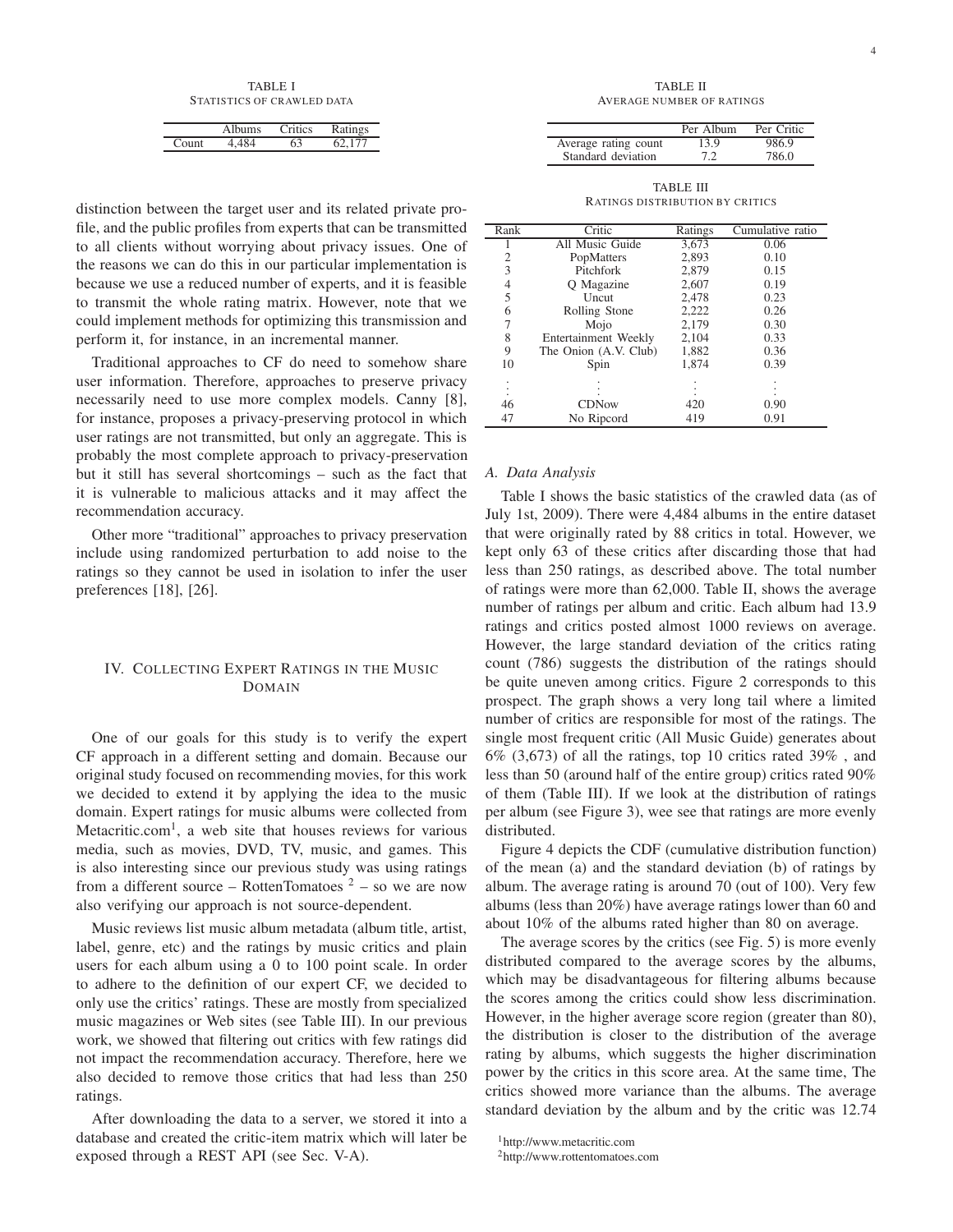

Fig. 4. Comparisons of (a) average rating and (b) rating standard deviation by album or movie for experts in the music and cinema domain



Fig. 5. Comparisons of (a) average rating and (b) rating standard deviation by music or movie critic

and 15.07 respectively. This difference suggests that the albums have more consistent rating scores and the critics were able to discriminate the quality of the albums by giving them a larger range of the scores.

Both Figure 4 and 5 also include the data for the movie critics in RottenTomatoes for comparison purposes. In Fig. 4 we see a very similar behavior in terms of std per movie and item. However, there is an important difference in how the average is distributed. Movie critics rate more movies with negative ratings (40% below 60 as compared to the 20% in albums). Our hypothesis is that while music critics tend to specialize and focus on music of a certain kind – that better suits the critic's taste – movie critics rate anything that is released. This is possible because of the smaller number of releases in the cinema domain. To support this, in Fig. 5, we see that the average per critic is slightly lower for movies than music. Furthermore, we also see that the std is much lower for music than movie critics.

# *B. Enhancing available information through Linked Data*

In order to enhance the information available as a result of our Metacritics crawl, we make use of Linked Data resources.

We use GNAT [19] to find corresponding related Linked Data identifiers for albums rated by the experts. GNAT uses the available metadata from MetaCritics to identify the songs MBID on MusicBrainz, and then outputs RDF statements representing the links to the remote web identifiers. GNAT uses a graph matching algorithm that allows for robust matching even with inaccurate or incomplete metadata.

Using the MBID and the RDF statements, we can access several Linked Open Datasets and extract high-level descriptors. At this point, we limit ourselves to the use of data obtained directly from MusicBrainz's Linked Data. However, we plan to extend this in the future to include information such as such as editorial metadata, user comments, genre, album reviews, or tags available in other Linked Open Datasets.

## V. PROTOTYPE SYSTEM

In this section, we describe the architecture of our proposed prototype system. The goal of our prototype is to implement a client-side expert-based CF application in the music domain. The prototype was built as a Rich Internet Application (RIA), using the most suitable technologies at each stage. Figure 6 shows the components and the dataflow of the system. The server collects the expert ratings and stores them in a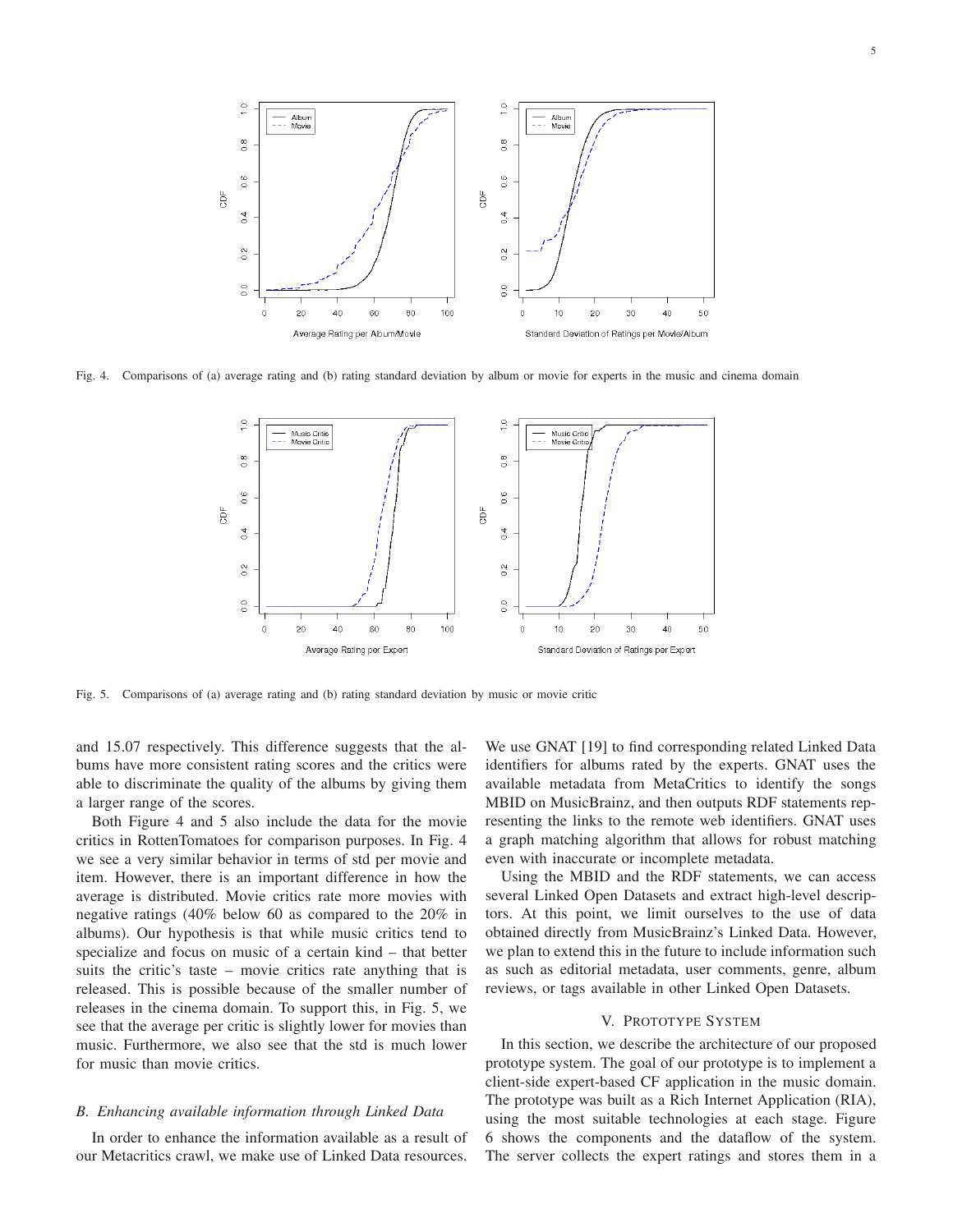

Fig. 6. Wisdom of the Few Components and Dataflow

critic-item matrix that can be used by the clients for the recommendation process. This matrix does not store any user data and it is therefore unique for all users. The user profiles where user ratings are stored, the recommendation module, as well as the user interface all reside in the client machines. In order to make the communication between the client and the server efficient, we defined an API following the REST architectural style. Within clients, the components communicate using the XML-RPC protocol. As a result of our design decisions, and in order to allow for future extensions an re-usability of the data, we developed our application as a Linked Data application [11].

#### *A. RESTful Linked Data for Critic Ratings*

In section IV-B, we explained the use of Linked Data to enhance our application. However, in order to make our application Linked Data compliant we need to observe its basic principles [6]: (1) Use URIs as names for things; (2) Use HTTP URIs so that people can look up those names; (3) When someone looks up a URI, provide useful information, using the standards (RDF, SPARQL); and (4) Include links to other URIs. so that they can discover more things. We shall now explain a RESTful API that exposes our experts rating data while linking it to other datasets and observing the Linked Data principles.

We define an API for the client-server communication using the REST (Representational State Transfer) style. REST is a style of software architecture for distributed hypermedia system such as the World Wide Web, emphasizing scalability of component interactions, generality of interfaces, independent deployment of components, and intermediary components to reduce interaction latency, enforce security, and encapsulate legacy systems [10]. Systems following the REST architecture are referred to as RESTful, and they usually have the following aspects (1) the base URI for the web service, (2) the MIME type of the data supported by the Web service, and (3) the set of operations supported by the web service using HTTP methods (GET, POST, PUT, or DELETE).

Using our RESTful API, the client modules can easily get resources from the server with unique URIs. The resource is the information about the expert ratings in this case. For example, all available services are listed from the base URI using the GET HTTP method GET <http://SERVER-ADDR/wotf/services>. .

Figure 7 shows some examples that can be returned from the service. As it can be seen from these examples, this architecture supports unique and consistent channels to the resources available from the server and helps to build the system scalable, modular, and independent to the client architecture. Furthermore, note that we use RDF to describe our data and link it with remote datasets.

To sum up, because we strive for service interoperability and extensibility, we choose to use a RESTful architecture. But, because we also target **data** interoperability and extensibility, we base our design on the Linked Data principles.

#### *B. Local CF*

The local CF module operates in two stages: (1) kNN calculation and (2) generating recommendation lists. It makes use of the critic-item rating matrix downloaded from the server using the API (section V-A). Cosine similarities between the user rating vector and expert vectors are calculated and the most similar critics to the current user are selected. In principle, this calculation needs to be re-done whenever the ratings vector is updated (either user or the critics). However, despite the smaller size of the expert-CF ratings compared to conventional CF ratings, it is still expensive to download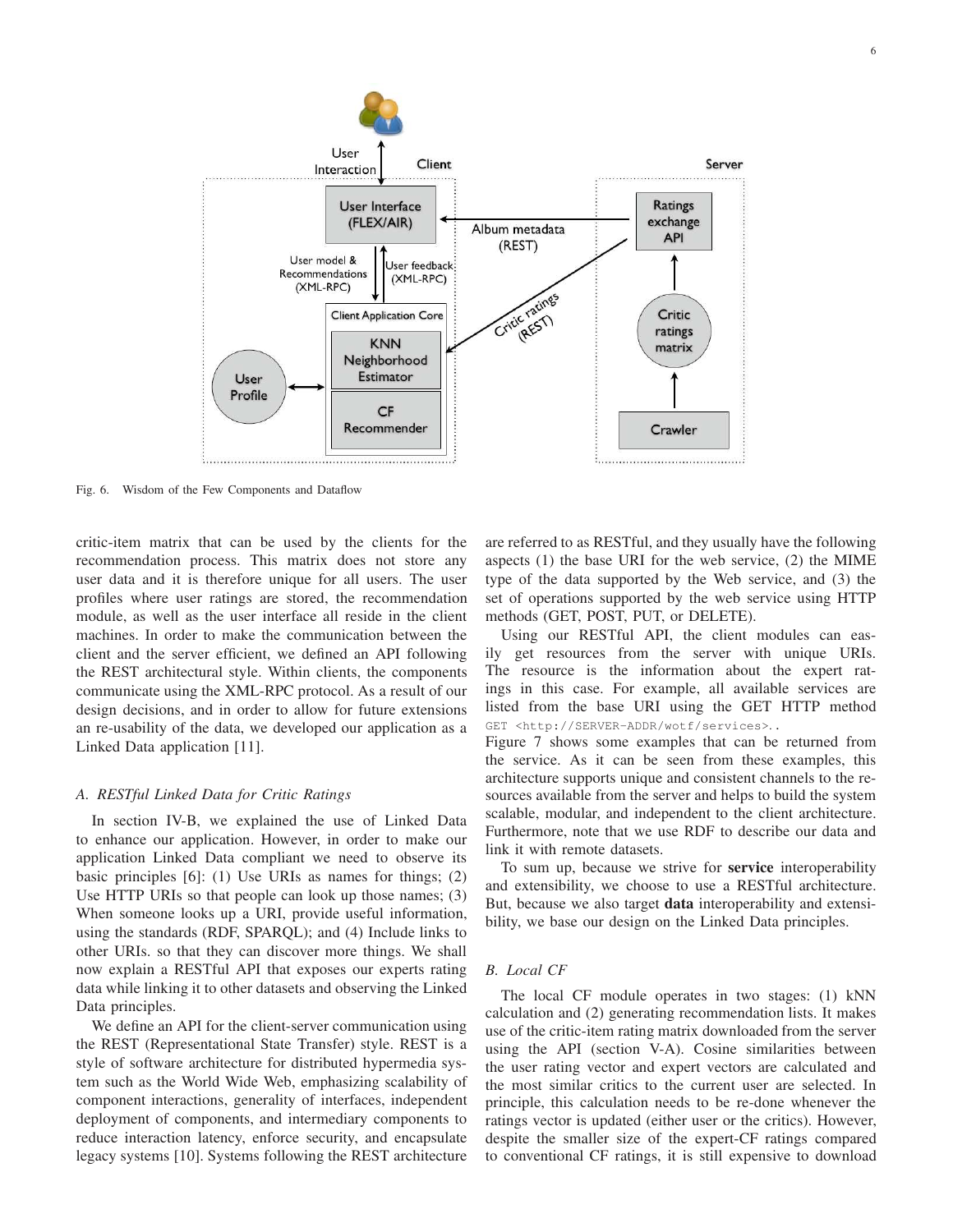```
GET http://SERVER-ADDR/wotf/services
```

```
<WisdomOfTheFew>
<services>
<service>./ratings/all</service>
<service>./albums/recent</service>
<service>./albums/best</service>
<service>./albums/id</service>
</services>
</WisdomOfTheFew>
GET http://SERVER-ADDR/wotf/services/albums/id/10
<album>
<album_id>10</album_id>
<artist>Peter Broderick</artist>
<title>Home</title>
<label>Hush</label>
<release_d>23 September 2008</release_d>
<release_u>1222124400</release_u>
<discs>1 disc</discs>
<genre>Rock, Folk, Singer-Songwriter</genre>
\langlealbum>
```
Fig. 7. REST example: Service root(above), individual album information (below)

TABLE IV RECOMMENDATION PERFORMANCE

|                            | Downloading | ndexing | kNN |       |
|----------------------------|-------------|---------|-----|-------|
| second)<br><sub>1</sub> me | 04.         |         |     | J.880 |

the ratings and calculate all similarities. Therefore, we just periodically update the nearest-neighbor list and store it for the next stage. This approach can be more appropriate to a specific type of clients, such as mobile devices, where we can make use of the idle time of the machine.

In the second stage, we compute the predicted rating  $r_{ai}$  of the item  $i$  unknown to a user  $a$  using equation 2. Similarity scores are cached from the previous stage, so this part can be done on the fly whenever users update their ratings on any item.

We implemented this module in Python, which is a relatively slower script language. However, thanks to the reduced size of the expert ratings and the pre-computation in the first stage, we could achieve almost instant feedbacks from the module to the user interface. Table IV shows the performance of each stage of the whole recommendation process. Even though we didn't conduct a formal benchmark testing by strictly controlling various conditions, we believe this result is enough to show the feasibility of our approach because we just used plain hardware/settings so that we could best simulate the ordinary use of information access devices. We ran the four recommendation stages individually five times and averaged the running time. By investing enough time (around 6 seconds) for downloading and indexing the expert-item matrix from the server we could calculate the neighbors and perform the filtering quickly. Both stages spent less than one second each. Considering the neighbor selection result can be saved and reused, we can perform the filtering less than in one second, which can provide users with prompt reactions as they interact with the system.

#### *C. User Interface*

The user interface is implemented in Adobe Flex/AIR. Flex<sup>3</sup> is a software development kit for the development and



Fig. 8. Wisdom of the Few user interface showing the detailed album information

deployment of cross-platform rich Internet applications based on the Adobe Flash platform and AIR (Adobe Integrated Runtime) $<sup>4</sup>$  is a cross-platform runtime environment for Adobe</sup> Flash, Flex, HTML, or Ajax. Using the framework, we were able to build an attractive and interactive user interface easily. The application can be launched via a Web browser or run independently without a browser on desktop machines using the AIR runtime. Flex/AIR is also very appropriate for building a RIA, and is also available for some mobile platforms. The choice of this framework allows us to let our users run the application on various platforms without the hassle of porting the user interface codes. Figure 8 shows the screenshot of the interface. It has 4 tabs: Recent Releases, Top 20 Albums, Search Results, and Recommended.

## *D. Communication between UI and CF algorithm*

The client modules, (1) the user interface, (2) the neighborhood selection component, and (3) the rating prediction module communicate with each other using the XML-RPC protocol. XML-RPC is a remote procedure call protocol that uses XML to encode its calls and HTTP as a transport mechanism. Unlike REST, which we used for the API between the server and the client, it is a protocol rather than a style. Using XML-RPC, a software module can call procedures in a separate module, and complex objects are exchanged between the modules encoded in XML format.

We adopted XML-RPC for the client side because it is more oriented to calling procedures. We used different technologies for each components: Flex/AIR for the user interface, and expert selection module in Python and expert-CF calculation module in Python. For example, the user interface written in Flex/AIR needs to receive album ratings from users and then

<sup>4</sup>http://www.adobe.com/products/air